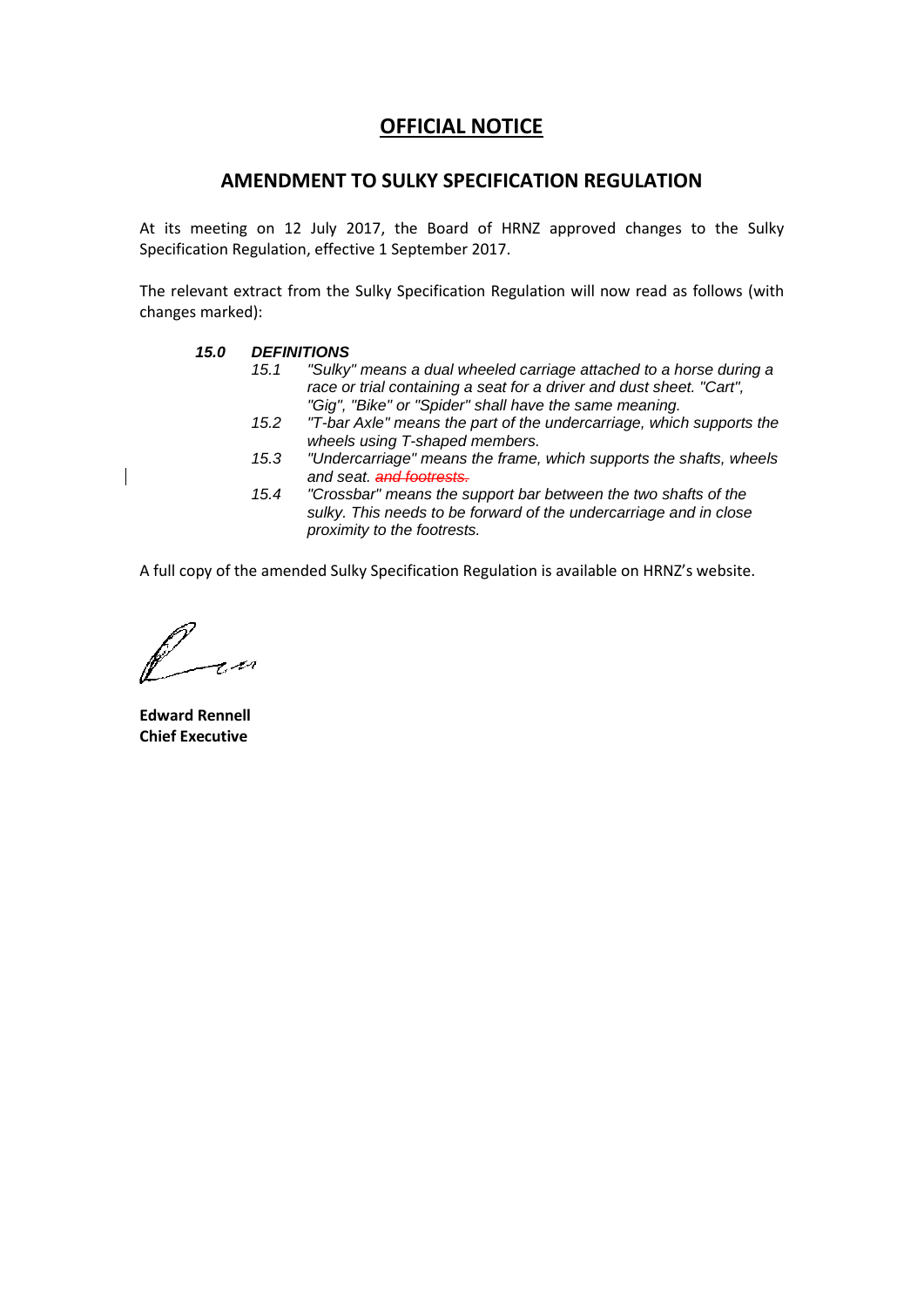### **AMENDMENT TO SULKY FUND REGULATION**

At its meeting on 12 July 2017, the Board of HRNZ approved changes to the Sulky Fund Regulation, effective 1 September 2017.

The relevant extract from the Sulky Fund Regulation will now read as follows (with changes marked):

7. *HRNZ or their approved Warrant of Fitness Issuer may issue a Warrant of Fitness label which shall be affixed onto the crossbar in front of the footrests or such other position as directed by a Stipendiary Steward. In the case of sulkies made without a crossbar, the label shall be attached to the right hand side footrest support bracket.*

A full copy of the amended Sulky Fund Regulation is available on HRNZ's website.

r 101

**Edward Rennell Chief Executive**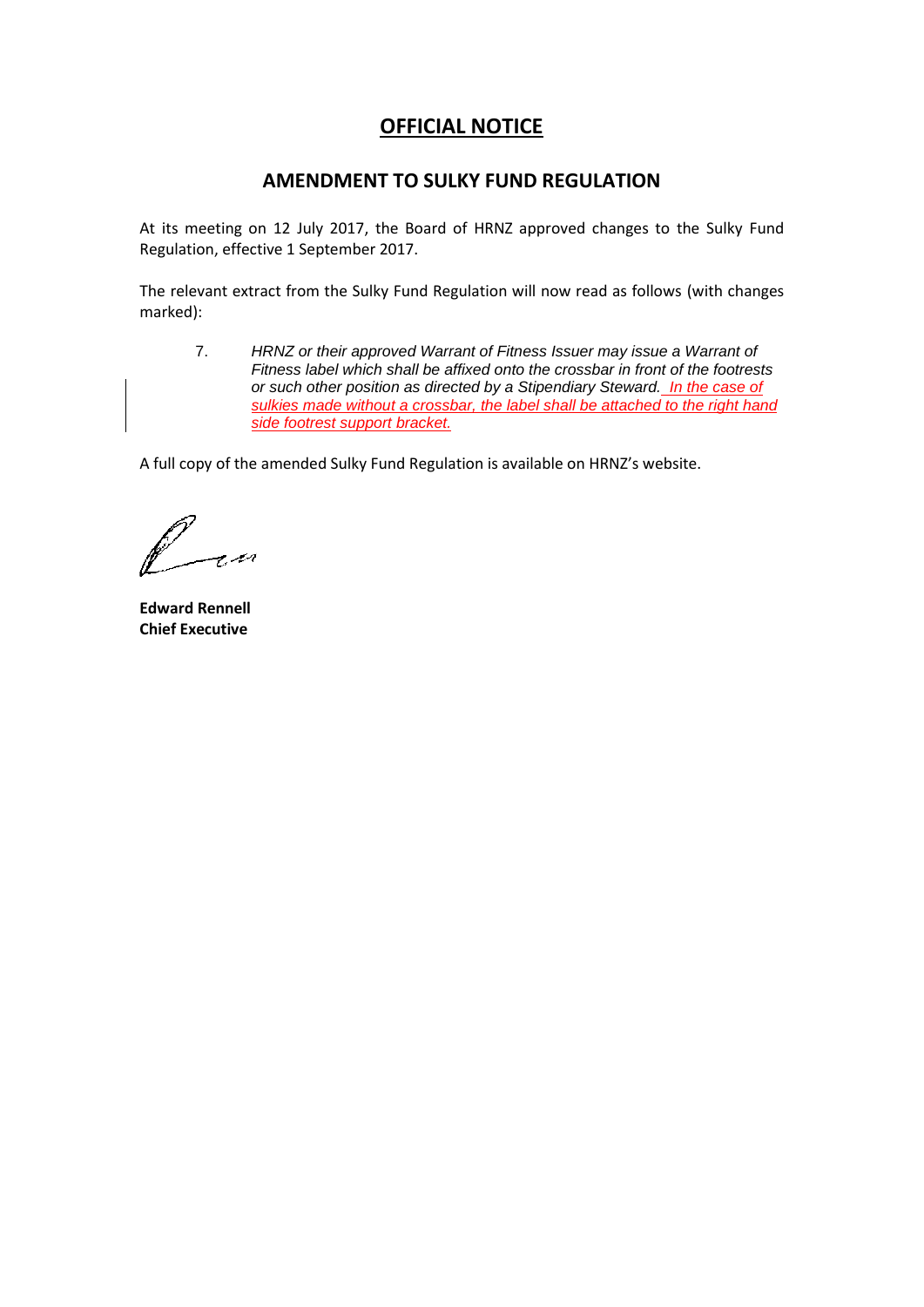# **AMENDMENT TO STANDING DOWN OF BREAKING HORSES REGULATION**

At its meeting on 12 July 2017, the Board of HRNZ approved changes to the Standing Down of Breaking Horses Regulation, upon recommendation from the RIU, effective 1 September 2017.

The relevant extract from the Standing Down of Breaking Horses Regulation will now read as follows (with changes marked):

- *5. During the running of a race any pacer horse that is deemed by the Stipendiary Stewards to break free of interference may receive a warning to improve its racing manners.*
	- *6. Any pacer horse that breaks free of interference during the running of a race whilst a warning is in force in accordance with clause 5 of these regulations and any horse that breaks free of interference during the running of a race and either falls or interferes with any other horse, may be stood down for a period of not less than 14 days in accordance with Rule 213(1)(e) and be required to trial satisfactorily on at least one occasion.*
	- *7. For the purpose of clauses 5 and 6 of these regulations, any warning given shall remain in force for the next three races that the horse starts in.*
	- *8. Notwithstanding clauses 6 and 7 of these regulations, pacers any horse that breaks free of interference during the running may be stood down or be declared unruly if in the opinion of the Stipendiary Stewards the horse's racing manners were so clearly unsatisfactory that such action was warranted in accordance with Rules 213(1)(e) or 860(6).*
	- *9. Any trotter that breaks free of interference during the running of a race and either falls or interferes with any other horse, and the racing manners of the trotter are of concern to the safety of other horses and/or drivers, may be stood down for a period of not less than 14 days in accordance with Rule 213(1)(e) and be required to trial satisfactorily on at least one occasion.*

A full copy of the Standing Down of Breaking Horses Regulation is available on HRNZ's website.

**Edward Rennell Chief Executive**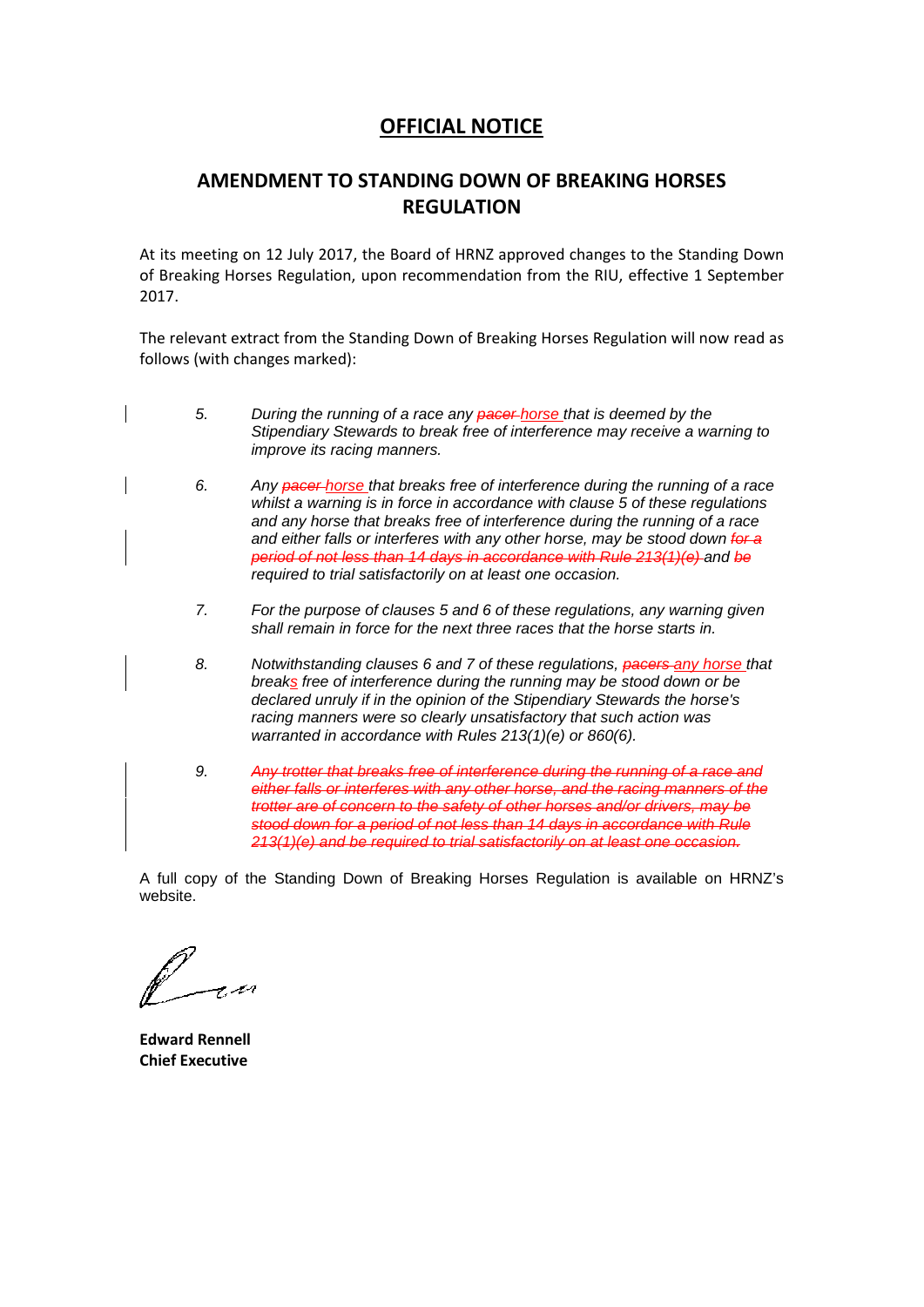### **AMENDMENT TO SAFETY NUMBERS FOR TRACKS REGULATION**

At its meeting on 12 July 2017, the Board of HRNZ reviewed the Safety Numbers for Tracks Regulation, effective 1 September 2017.

The Safety Numbers for Approved Tracks Regulation is available on HRNZ's website.

fran

**Edward Rennell Chief Executive**